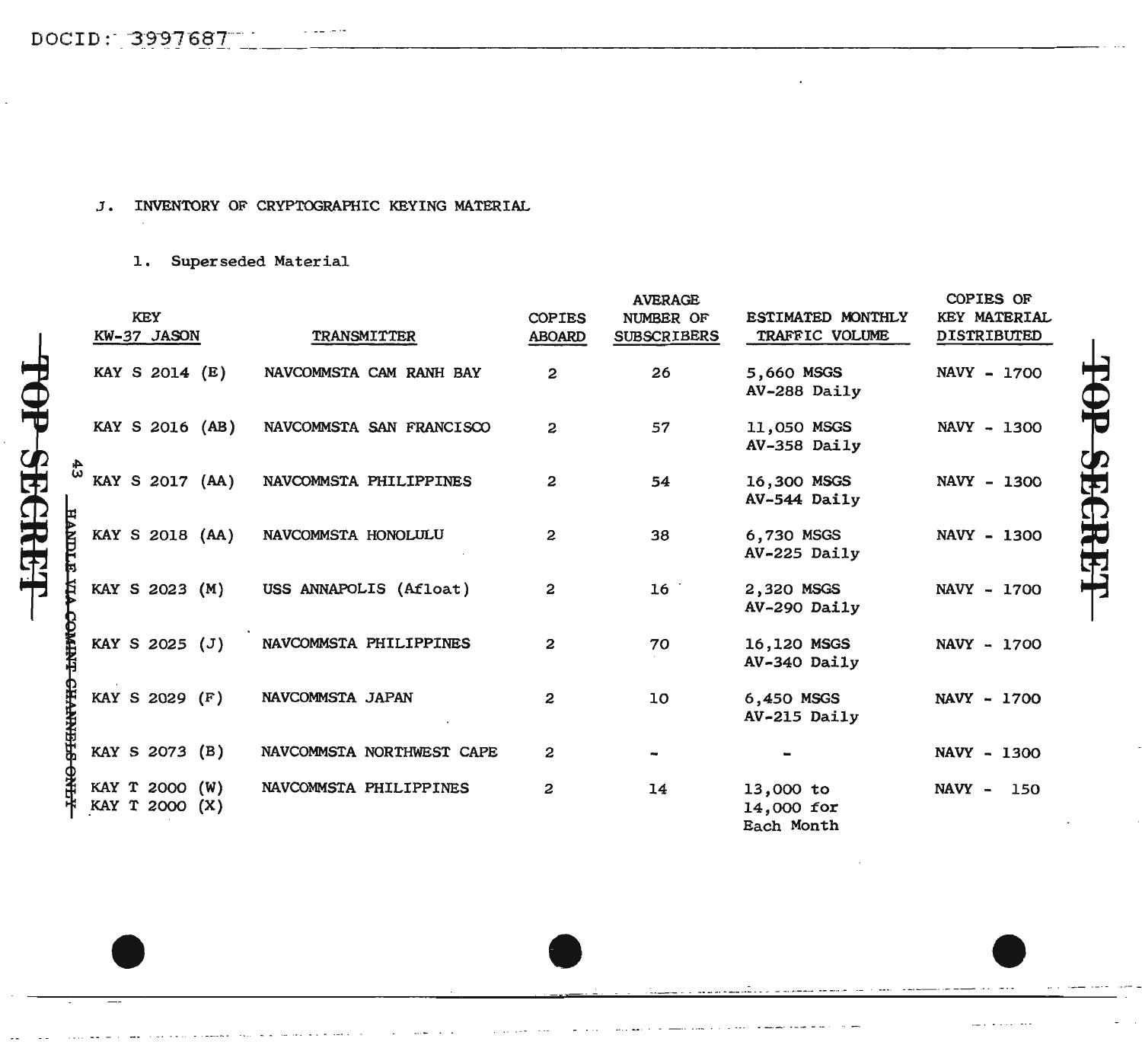DOCID: 3997687  $\bullet$   $\bullet$   $\bullet$   $\bullet$   $\bullet$ 

|    | <b>KEY</b><br>KG-14 CREON | TRANSMITTER              | <b>COPIES</b><br><b>ABOARD</b> | <b>AVERAGE</b><br>NUMBER OF<br><b>SUBSCRIBERS</b> | ESTIMATED MONTHLY<br>TRAFFIC VOLUME | COPIES OF<br><b>KEY MATERIAL</b><br>DISTRIBUTED |
|----|---------------------------|--------------------------|--------------------------------|---------------------------------------------------|-------------------------------------|-------------------------------------------------|
|    | KAY S 3054 (Z)            | NAVCOMMSTA PHILIPPINES   | 2                              | 69                                                | 6,000 MSGS<br>AV-200 Daily          | NAVY - 1300                                     |
|    | KAY S 3056 (Y)            | NAVCOMMSTA PHILIPPINES   | 2                              | 33                                                | 430 MSGS<br>AV-14 Daily             | NAVY - 1300                                     |
|    | KAY S 3059 (Z)            | NAVCOMMSTA PHILIPPINES   | 2                              | 2                                                 | 2,550 MSGS<br>AV-85 Daily           | NAVY - 1300                                     |
| 42 | KAY S 3079 (S)<br>4       | NAVCOMMSTA SAN FRANCISCO | 2                              | 34                                                | 3,000 MSGS<br>AV-100 Daily          | NAVY - 750                                      |
|    | KAY S 3090 (F)<br>ŧ       | NAVCOMMSTA JAPAN         | 2                              | ı                                                 | 1,050 MSGS<br>AV-150 Daily          | NAVY - 1300                                     |
| ß  | KAY S 3091 (F)            | NAVCOMMSTA JAPAN         | 2                              | ı                                                 | 1,450 MSGS<br>AV-120 Daily          | NAVY - 1300                                     |
|    | KAY S 3092 (F)            | NAVCOMMSTA JAPAN         | 2                              | 10                                                | 6,450 MSGS<br>AV-215 Daily          | NAVY - 1300                                     |
|    | KAY S 3115 (S)<br>¥       | NAVCOMMSTA SAN FRANCISCO | 2                              | 26                                                | 144 MSGS<br>AV-5 Daily              | NAVY - 1300                                     |

**FOP SEGRET** 

**HANNELS ONLY**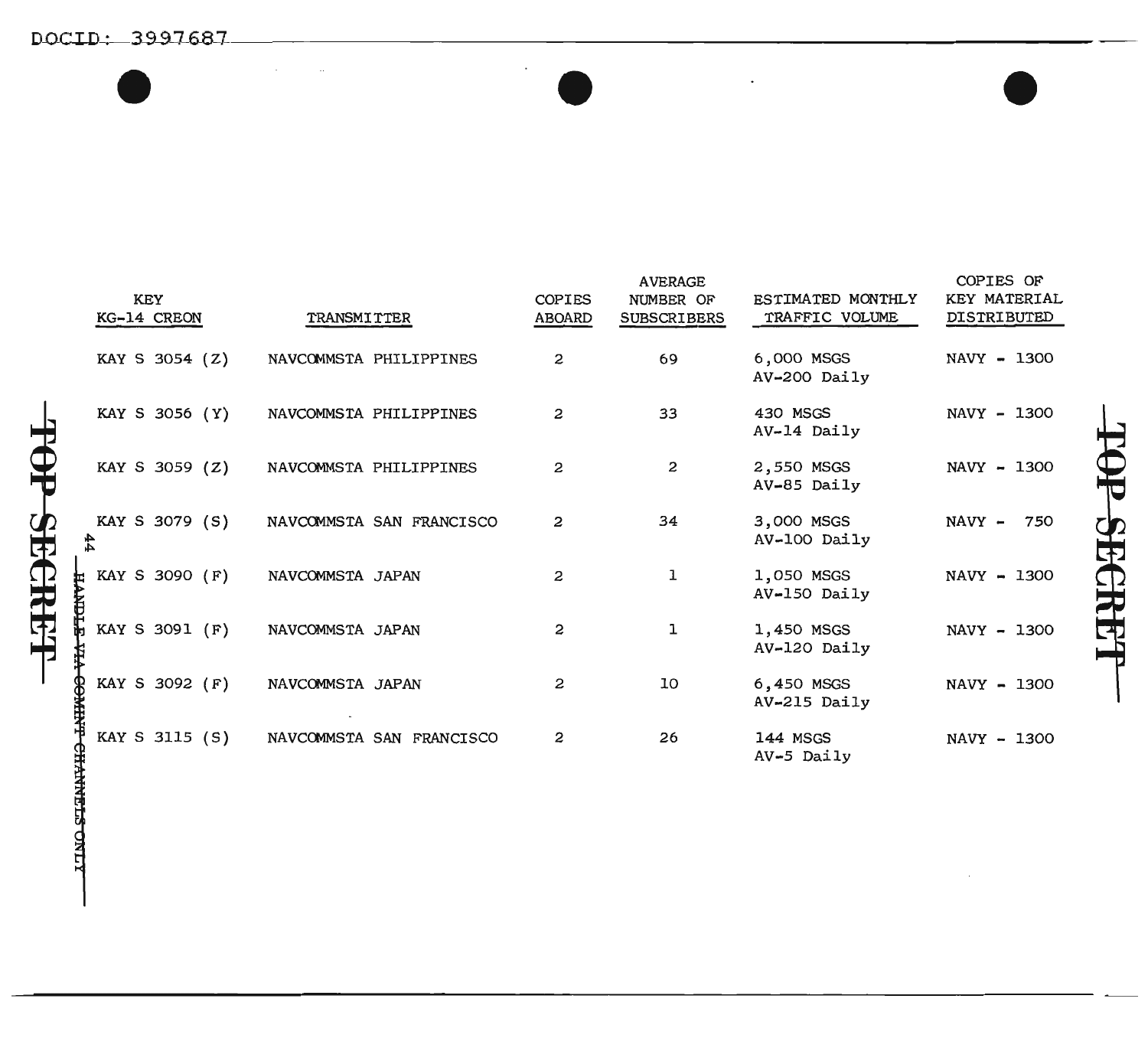|    | <b>KEY</b><br>KL-47 ADONIS | LONG TITLE                              | COPIES ABOARD<br>EACH EDITION      | ESTIMATED MONTHLY<br>TRAFFIC VOLUME | COPIES OF<br>KEY MATERIAL<br><b>DISTRIBUTED</b>                             |
|----|----------------------------|-----------------------------------------|------------------------------------|-------------------------------------|-----------------------------------------------------------------------------|
|    | KAK-588 (JF)               | JOINT WORLD-WIDE                        | ı                                  | <b>281 MSGS</b>                     | NAVY - 1800<br>AF<br>400<br>an.<br>ARMY - 365                               |
|    | KAK-646 (JL)               | NAVY WORLD-WIDE (OEO)                   | $\mathbf{I}$                       | 87 MSGS                             | NAVY - 1800                                                                 |
|    | KAK-930 (JL)               | NAVY WORLD-WIDE                         | ı                                  | 153 MSGS                            | NAVY - 1800                                                                 |
|    | KAK-932 (JJ)               | NAVY PACIFIC AREA                       | ı                                  | 1,822 MSGS                          | NAVY - 800                                                                  |
| 45 | KAK-935 (JL)               | NAVY WORLD-WIDE (LIMITED<br>ACCESS)     | ı                                  | 140 MSGS                            | NAVY - 1800                                                                 |
|    | KAK-936 (JJ)<br>(JK)(JL)   | NAVY PACIFIC (HAZARDOUS DUTY)           | ı                                  | <b>420 MSGS</b>                     | NAVY - 800                                                                  |
|    | KAK-1403 (HI)              | NAVY WORLD-WIDE ADONIS                  | ı                                  | 50 MSGS                             | NAVY - 225                                                                  |
|    | KAK-1409 (HI)              | NAVY COMINT-NAVSECGRU<br>PACIFIC        | ı                                  | 1 MSG                               | NAVY - 100                                                                  |
|    | KAK-1639 (HI)<br>(HJ)(HK)  | JOINT WORLD-WIDE ADONIS                 | ı                                  | 296 MSGS                            | $NAVY -$<br>125<br>$ARMY -$<br>105<br>85<br>AF.<br>CIA<br>1<br>$NSA -$<br>ı |
|    | KAK-1753 (JD)              | JOINT PACIFIC CONTINGENCY<br>OPS ADONIS | $\mathbb{R}^n \times \mathbb{R}^n$ | $1 \,$ MSG<br>24.1                  | NAVY - 1000<br>ARMY -<br>75<br>50<br>AF<br>$\rightarrow$                    |

## $\frac{1}{\sqrt{2}}$ SEGREET

 $-$ 

**HANDLE VIA COMINT CHANNELS ONLY** 

P-SECRET

 $\bar{\Gamma}$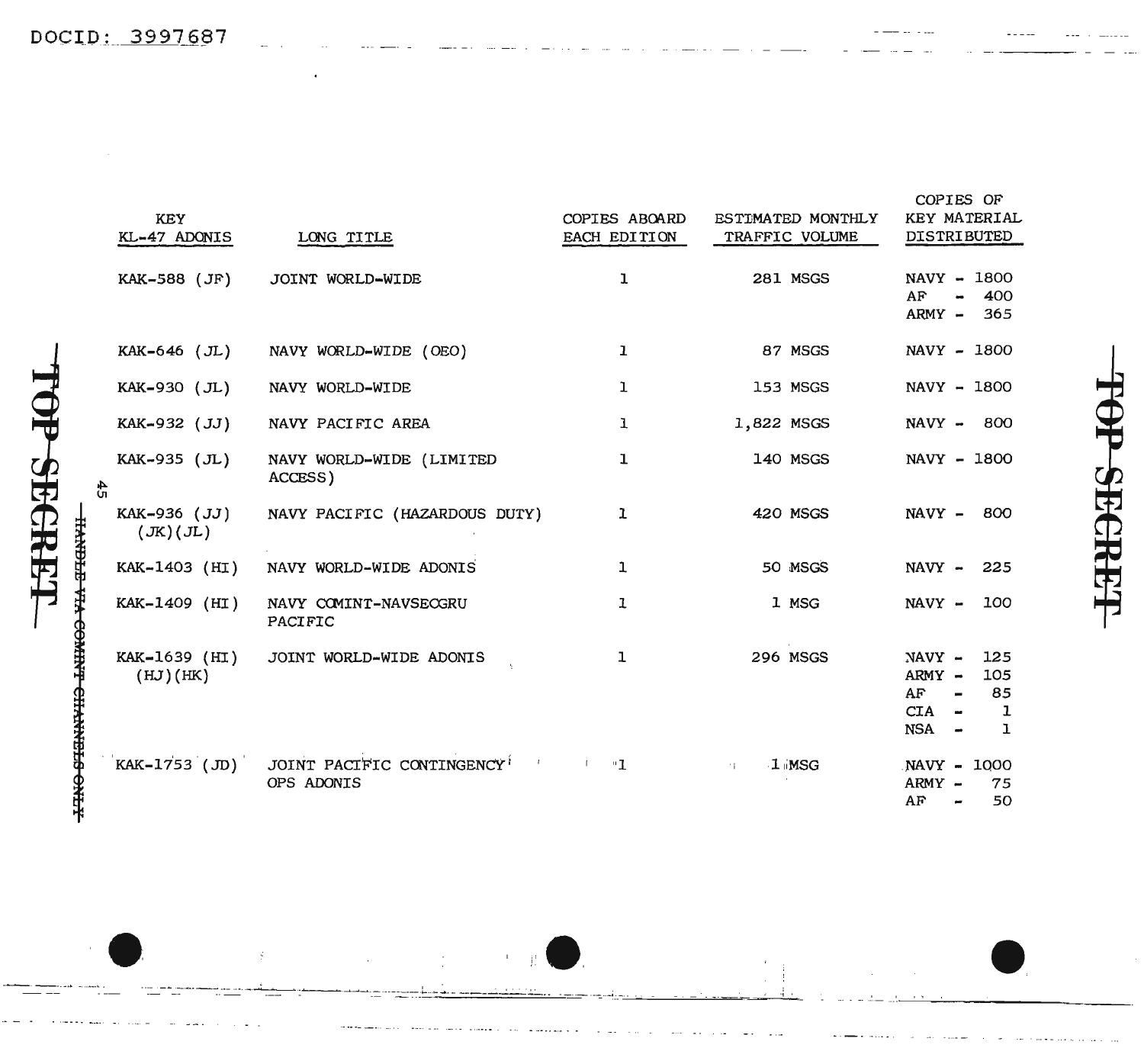DOCID: 3997687  $\bullet$   $\bullet$   $\bullet$   $\bullet$   $\bullet$   $\bullet$ 

حا

OP SECRET

46 STENN<del>YHO LNHWOO VIA STENVII</del><br>SP

| <b>KEY</b><br>KL-47 ADONIS | LONG TITLE                               | <b>COPIES ABOARD</b><br><b>EACH EDITION</b> | <b>ESTIMATED MONTHLY</b><br>TRAFFIC VOLUME | KEY MATERIAL<br><b>DISTRIBUTED</b>                         |
|----------------------------|------------------------------------------|---------------------------------------------|--------------------------------------------|------------------------------------------------------------|
| KAK-1817 (HD)              | JOINT WORLD-WIDE (MAAG)<br><b>ADONIS</b> |                                             | 47 MSGS                                    | NAVY - 1800<br>$ARMY -$<br>- 50<br>- 35<br>AF<br>$\bullet$ |
| KAK-2590 (FI)<br>(FJ)(FK)  | NAVY OFFICERS EYES ONLY<br>WORLD-WIDE    |                                             | 43 MSGS                                    | $NAVY -$<br>- 105                                          |

NOTE: Estimated traffic volume derived from review of November 1967 Encrypted Traffic Reports.

-- .j

COPIES OF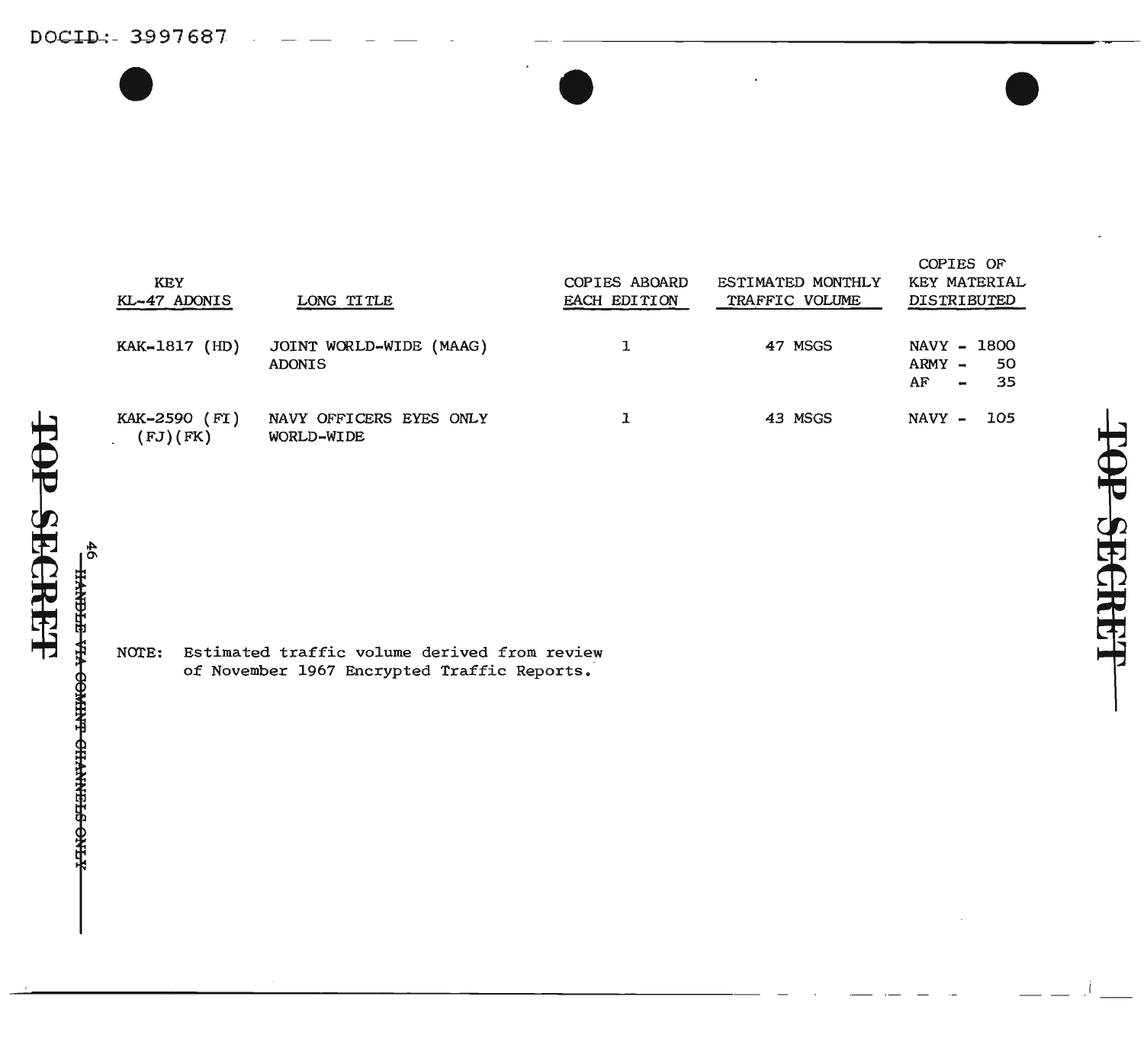DOCID: 3997687

| <b>KEY</b><br>KW-7 ORESTES | LONG TITLE                                               | COPIES ABOARD<br>EACH EDITION | ESTIMATED MONTHLY<br>TRAFFIC VOLUME | COPIES OF<br><b>KEY MATERIAL</b><br><b>DISTRIBUTED</b> |
|----------------------------|----------------------------------------------------------|-------------------------------|-------------------------------------|--------------------------------------------------------|
| KAK-2645 (AL)              | NAVY-TASK FORCE-TASK<br>GROUP-SHIP/SHIP (COAST<br>GUARD) | ı                             | HIGH                                | $NAVY -$<br>600                                        |
| (AG)<br>KAK-2647           | NAVY PACIFIC TASK FORCE-<br>TASK GROUP (COAST GUARD)     | 1                             | HIGH                                | NAVY -<br>600                                          |
| KAK-2667 (AI)              | NAVY-PACIFIC SHIP/SHORE-<br>CINCPAC AB COMMAND POST      | ı                             | HIGH                                | NAVY -<br>589<br>AF<br>11<br>$\overline{\phantom{0}}$  |
| KAK-2669 (AZ)<br>(BA)(BB)  | NAVY-WORLD-WIDE SHIP/SHORE<br>EMERGENCY BACK-UP          |                               | <b>LOW</b>                          | NAVY - 1800                                            |
| KAK-2684 (AQ)<br>(AR)(AS)  | NAVY-PACIFIC SPECIAL (COMINT)                            | ı                             | HIGH                                | NAVY -<br>50                                           |

 $\{A_{\alpha\beta},\ldots,\{A_{\alpha}\} \}$  .

 $\mathcal{L}(\mathcal{L})$  and  $\mathcal{L}(\mathcal{L})$  and  $\mathcal{L}(\mathcal{L})$  are  $\mathcal{L}(\mathcal{L})$  . Then

 $\bar{t}$ 

 $\sim 10^{11}$  eV at

 $\bar{\mathbf{I}}$ 

 $\mathbf{r}$  .

 $\mathcal{A}$ 

 $\Delta \sim 10^6$ 

 $\alpha$  $\sim$ 

C **SPGRET** 

 $\sim$ 

 $\sim 10^{11}$ 

 $\bar{\alpha}$ 

 $\widetilde{\mathbb{C}}$ 

 $\sim 100$  km s  $^{-1}$ 

SECRET **TANDLE VIA COMIN'T CHANNELS ONLY** 

 $\frac{1}{2}$  .

 $\mathcal{A}$ 

دا<br>پ

下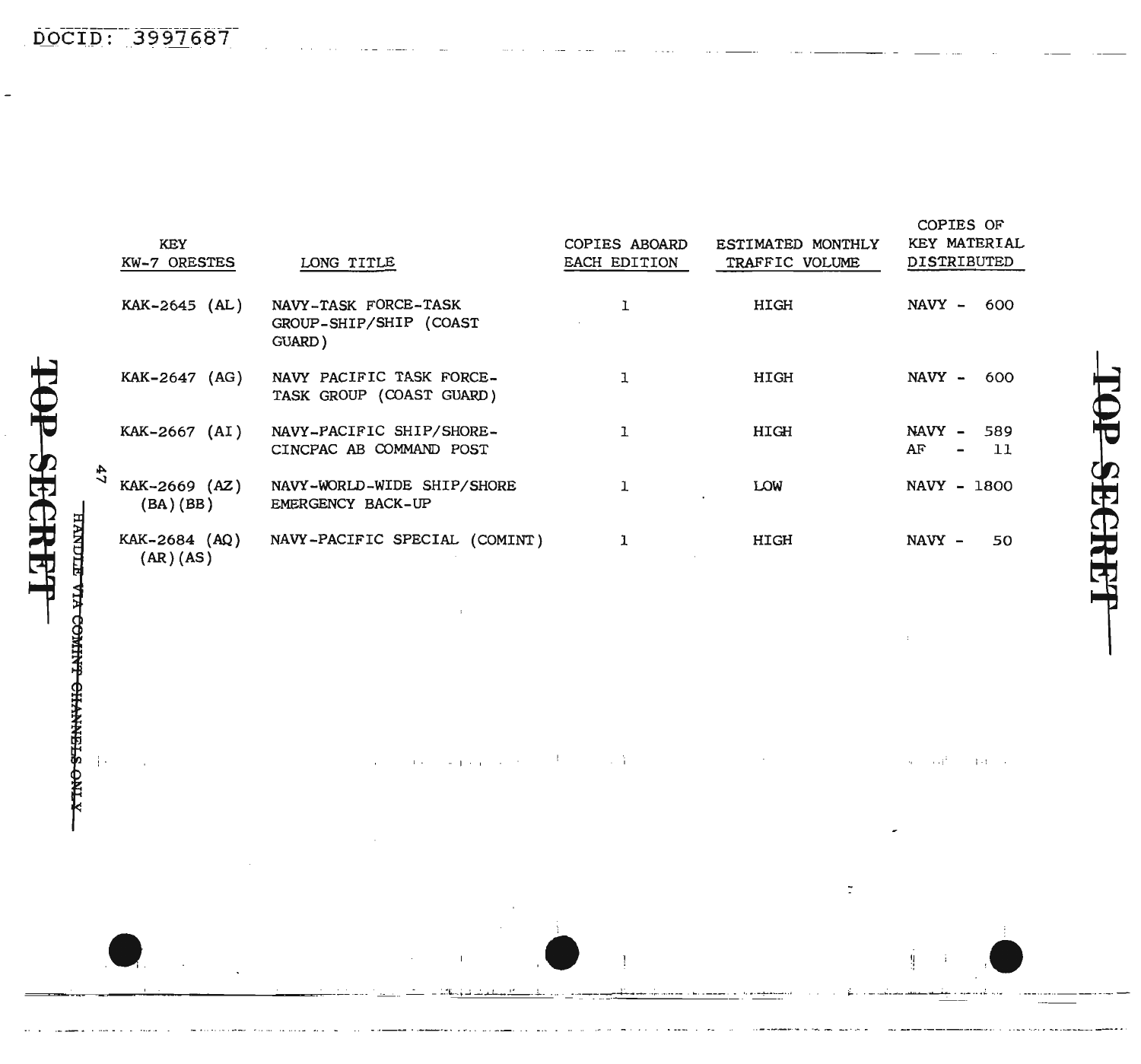|               | MISCELLANEOUS<br><b>SYSTEMS</b> | LONG TITLE                                    | <b>COPIES ABOARD</b><br>EACH EDITION | ESTIMATED MONTHLY<br>TRAFFIC VOLUME | <b>KEY MATERIAL</b><br>DISTRIBUTED                                                              |
|---------------|---------------------------------|-----------------------------------------------|--------------------------------------|-------------------------------------|-------------------------------------------------------------------------------------------------|
|               | KAA-29 (EC)                     | TRITON-WORLD-WIDE-JOINT                       | ı                                    | <b>UNKNOWN</b>                      | NAVY - 8000<br>ARMY - 971<br>AF - 20,000<br>CIA -<br>14<br>$U.K. -$<br>150<br>CAN - 650         |
| $\frac{4}{8}$ | KAA-33 (DD)                     | NAVY TRITON WORLD-WIDE<br>GENERAL PURPOSE     | ı                                    | <b>UNKNOWN</b>                      | NAVY - 8000<br>ARMY -<br>-2<br>$U.K. -$<br>52<br>CAN - 225                                      |
|               | KAA-38 (CE)                     | CINCPAC TRITON                                | 1                                    | <b>UNKNOWN</b>                      | NAVY - 5220<br>ARMY -<br>190<br>AF<br>$-6500$<br>AUST -<br>541<br>$U.K. - 140$<br>$CAN -$<br>70 |
|               | KAA-60 (AT)<br>(AU)(AV)         | PACOM JOINT TRITON                            | ı                                    | <b>UNKNOWN</b>                      | NAVY - 6400<br>ARMY -<br>150<br>AF<br>$-2900$                                                   |
|               | $KAL-11(GP)$<br>(GQ)(GR)(GS)    | PALLAS SYSTEM INDICATOR<br>ENCRYPTION - JOINT | ı                                    | <b>UNKNOWN</b>                      | NAVY -<br>300<br>ARMY - 1037<br>AF<br>750<br>CIA.<br>10                                         |

COPIES OF

TOP SECRET

TOP SECRET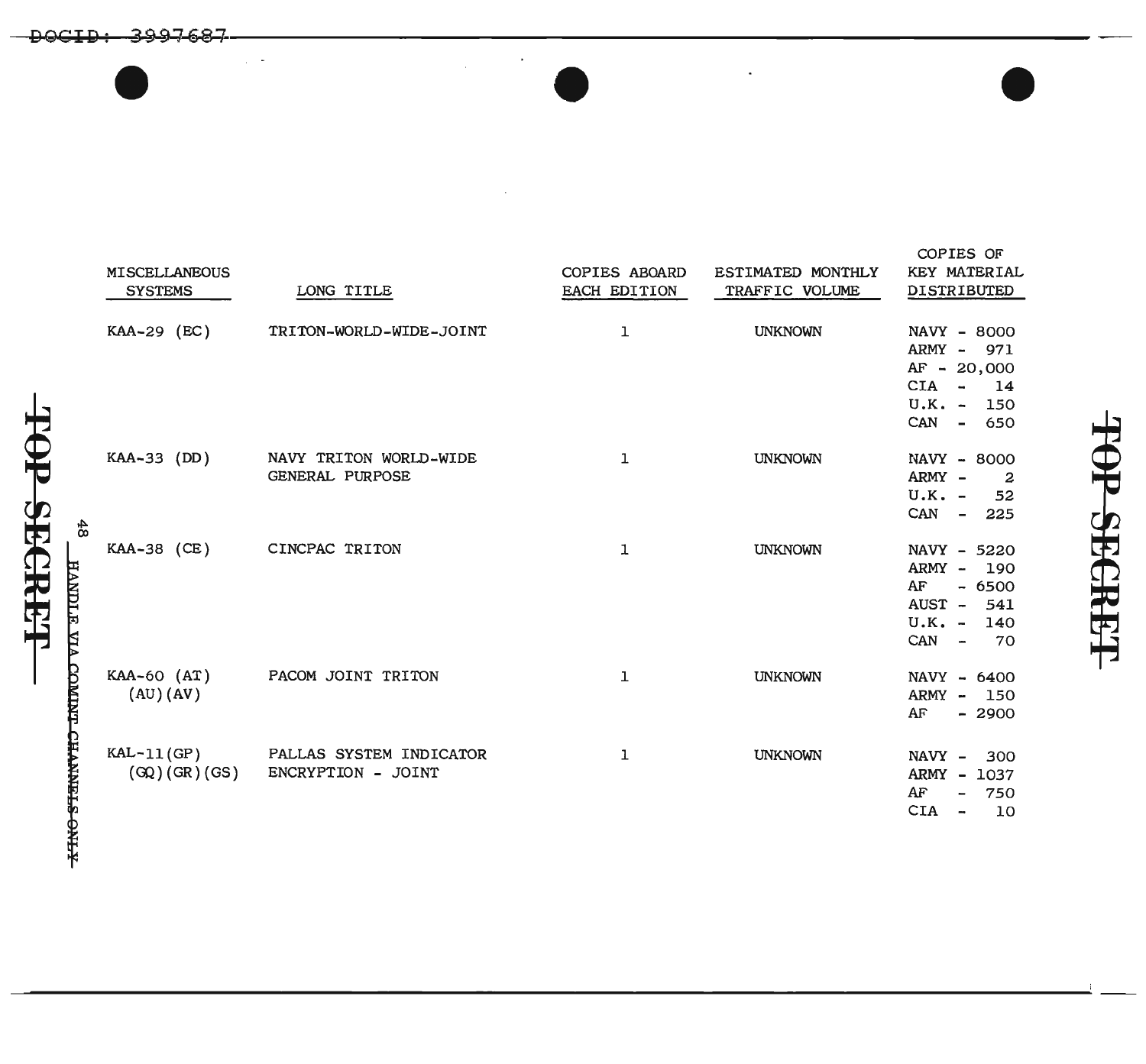FOP SEGRET

|                                         | <b>MISCELLANEOUS</b><br><b>SYSTEMS</b> | LONG TITLE                                    | COPIES ABOARD<br>EACH EDITION | ESTIMATED MONTHLY<br>TRAFFIC VOLUME                       | COPIES OF<br>KEY MATERIAL<br>DISTRIBUTED                                                                                 |
|-----------------------------------------|----------------------------------------|-----------------------------------------------|-------------------------------|-----------------------------------------------------------|--------------------------------------------------------------------------------------------------------------------------|
|                                         | $KAL-15$ (CS)<br>(CT)(CU)              | PENELOPE CALL SIGN<br>ENCRYPTION - JOINT      | ı                             | <b>UNKNOWN</b>                                            | NAVY - 4000<br>ARMY -<br>95<br>AF<br>20<br>$\overline{\phantom{a}}$                                                      |
| 49                                      | $KAC-132$ (QY)<br>through (SB)         | US NAVY OPERATIONS CODE<br>(PACIFIC AREA)     | ı                             | <b>UNKNOWN</b>                                            | NAVY - 3600<br>ARMY -<br>40<br>AF<br>100<br>$\sim$<br>AUST - 240<br>$U.K. -$<br>140<br>$CAN -$<br>- 90                   |
| <b>HANDLE VIA COMINT CHANNELS ONE-F</b> | KAC-138 (BK)<br>$(BL)$ $(BM)$          | CINCPAC NUMERAL CODE<br>$\mathbf{I}$          | 1                             | <b>UNKNOWN</b>                                            | NAVY - 5600<br>ARMY -<br>62<br>AF<br>30<br>$\sim$<br>AUST - 440<br>$U.K. - 180$<br>CAN<br>75<br>$\blacksquare$           |
|                                         | AMSP-158 (CT)                          | NATO RECOGNITION AND<br>IDENTIFICATION SYSTEM | ı                             | <b>UNKNOWN</b>                                            | NAVY - 5000<br>ARMY - 120<br>AF<br>120<br>$\sim$<br>$U.K. -$<br>$\overline{7}$<br>CAN<br>400<br>$\overline{\phantom{a}}$ |
|                                         | $\sim 100$<br>and the company          | $\sim$ 1<br>÷<br>$\mathbf{1}$                 | ÷.                            | $\mathbf{A}$ , $\mathbf{B}$ , $\mathbf{B}$ , $\mathbf{A}$ | SACLANT - 4                                                                                                              |

 $\mathcal{F}=\mathcal{F}$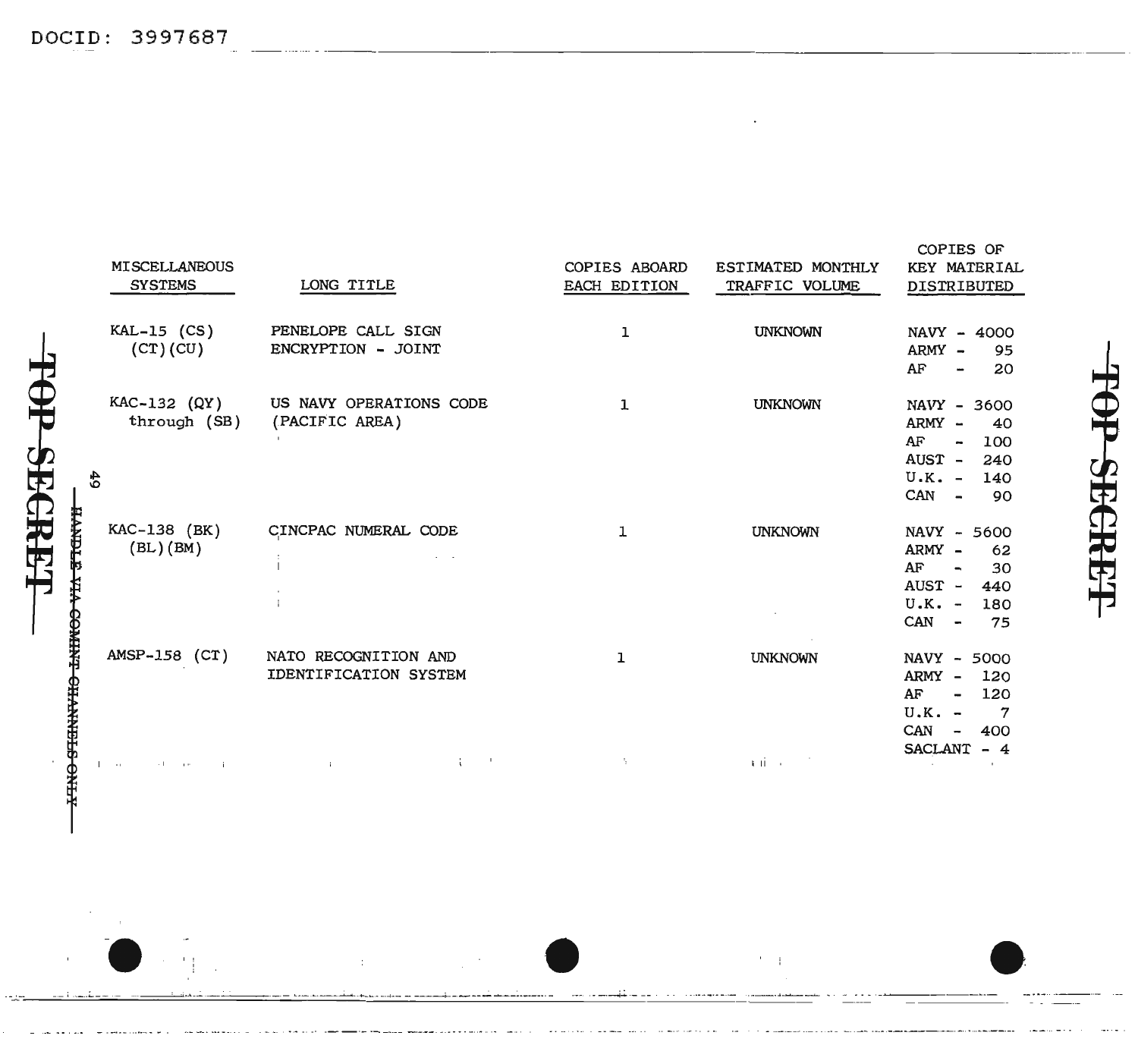$-$ DOCID: 3997687  $\bullet$ 

| <b>MISCELLANEOUS</b><br><b>SYSTEMS</b> | LONG TITLE                                          | COPIES ABOARD<br><b>EACH EDITION</b> | ESTIMATED MONTHLY<br>TRAFFIC VOLUME | <b>KEY MATERIAL</b><br>DISTRIBUTED                                                                                                              |
|----------------------------------------|-----------------------------------------------------|--------------------------------------|-------------------------------------|-------------------------------------------------------------------------------------------------------------------------------------------------|
| (CF)<br>$AMSP-298$<br>$\sim$           | NATO PENELOPE CALL SIGN<br><b>ENCRYPTION SYSTEM</b> |                                      | <b>UNKNOWN</b>                      | NAVY - 3000<br>ARMY -<br>49<br>AF<br>20<br>$\overline{\phantom{a}}$<br>U.K.<br>$-4686$<br><b>CAN</b><br>25<br>$\sim$<br>FRANCE -<br>SACLANT - 3 |
| (CQ)<br>$AMSP-617$<br>δg               | NATO PALLAS SYSTEM INDICATOR<br>ENCRYPTION          |                                      | <b>UNKNOWN</b>                      | <b>NAVY</b><br>$-7600$<br><b>ARMY</b><br>100<br>$\tilde{\phantom{a}}$<br>AF<br>165<br>$\sim$<br>CAN<br>245<br>$\overline{\phantom{0}}$          |

12 SECRET -XTRO-STERRYHO-LHWEP-OXP-E-TERF OP SECRET

COPIES OF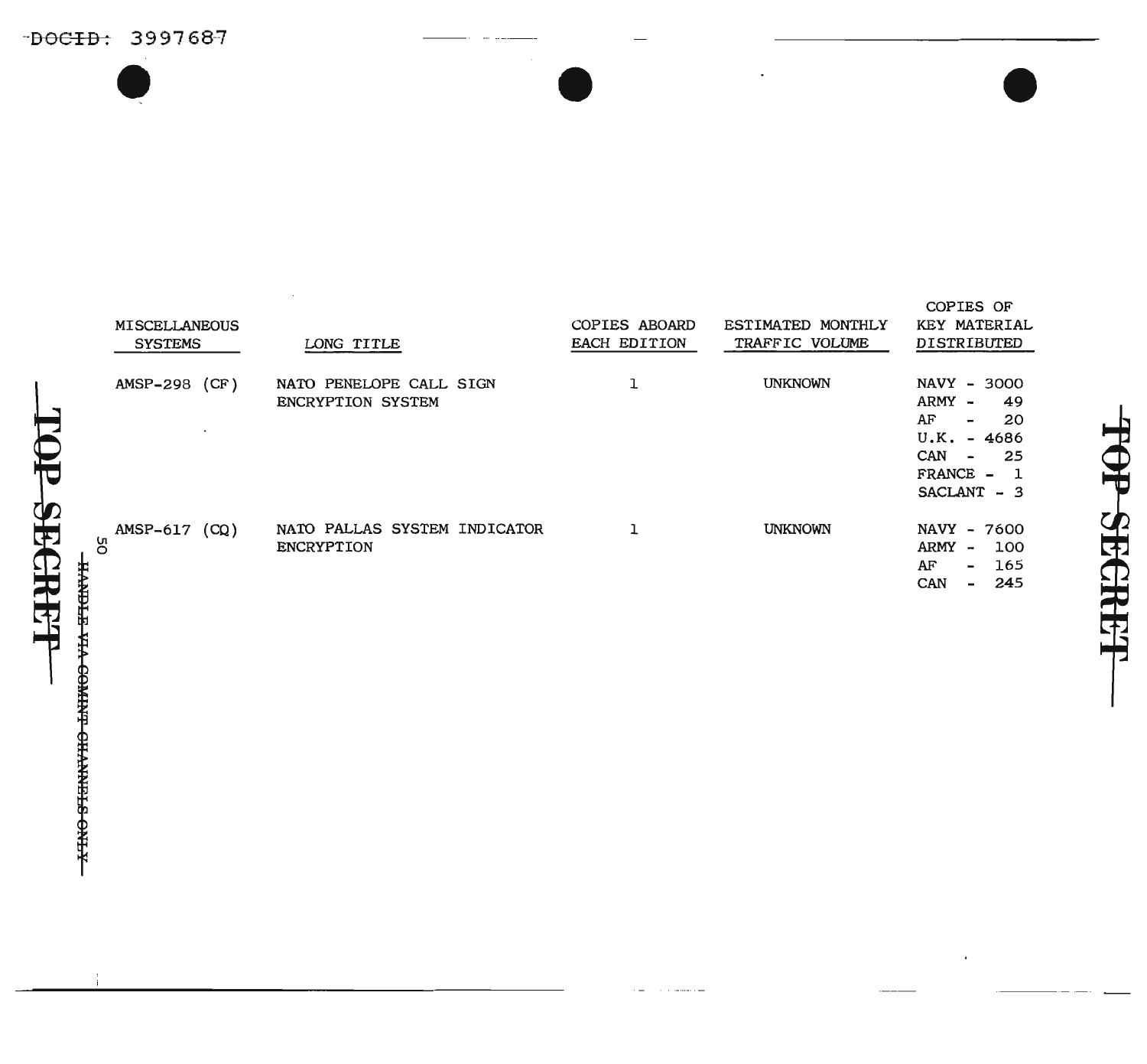**F SECRI** 

呂

2. Reserve On Board Material



**SECRE**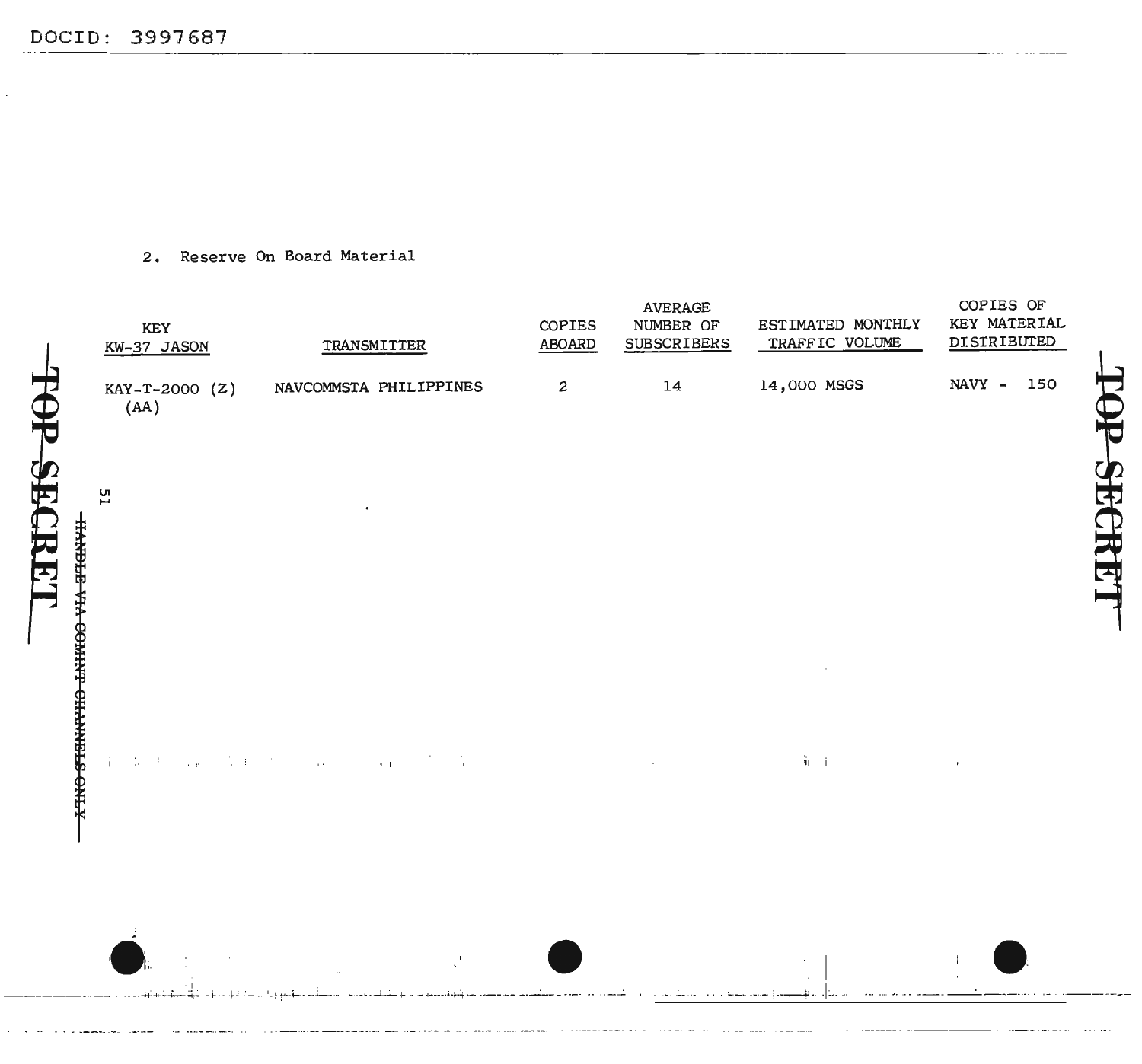DOCID: 3997687<br>DOCID: 3997687  $\bullet$   $\bullet$   $\bullet$   $\bullet$ 

| <b>KEY</b><br>KL-47 ADONIS | LONG TITLE                            | <b>COPIES ABOARD</b><br><b>EACH EDITION</b> | <b>ESTIMATED MONTHLY</b><br>TRAFFIC VOLUME | COPIES OF<br>KEY MATERIAL<br><b>DISTRIBUTED</b>                                                                              |
|----------------------------|---------------------------------------|---------------------------------------------|--------------------------------------------|------------------------------------------------------------------------------------------------------------------------------|
| KAK-936 (KA)<br>(KB)(KC)   | NAVY PACIFIC (HAZARDOUS<br>DUTY)      | 1                                           | 420 MSGS                                   | NAVY -<br>800                                                                                                                |
| (HL)<br>KAK-1639           | JOINT WORLD-WIDE ADONIS               | 1                                           | 296 MSGS                                   | NAVY -<br>125<br>ARMY -<br>105<br>AF<br>85<br>$\rightarrow$<br><b>CIA</b><br>$\mathbf{m}_\mathrm{B}$<br><b>NSA</b><br>$\sim$ |
| KAK-2590 (FL)              | NAVY OFFICERS EYES ONLY<br>WORLD-WIDE |                                             | 43 MSGS                                    | NAVY -<br>105                                                                                                                |

**\_\_\_\_\_\_\_\_\_\_\_\_\_\_\_\_\_\_\_\_\_\_\_\_\_\_\_\_\_\_\_\_\_\_\_\_\_\_\_\_\_\_\_\_\_\_\_\_\_\_\_\_\_\_**<sup>i</sup> \_\_

t\) - кано-энтино-тинио-энти-

土

OP SECRET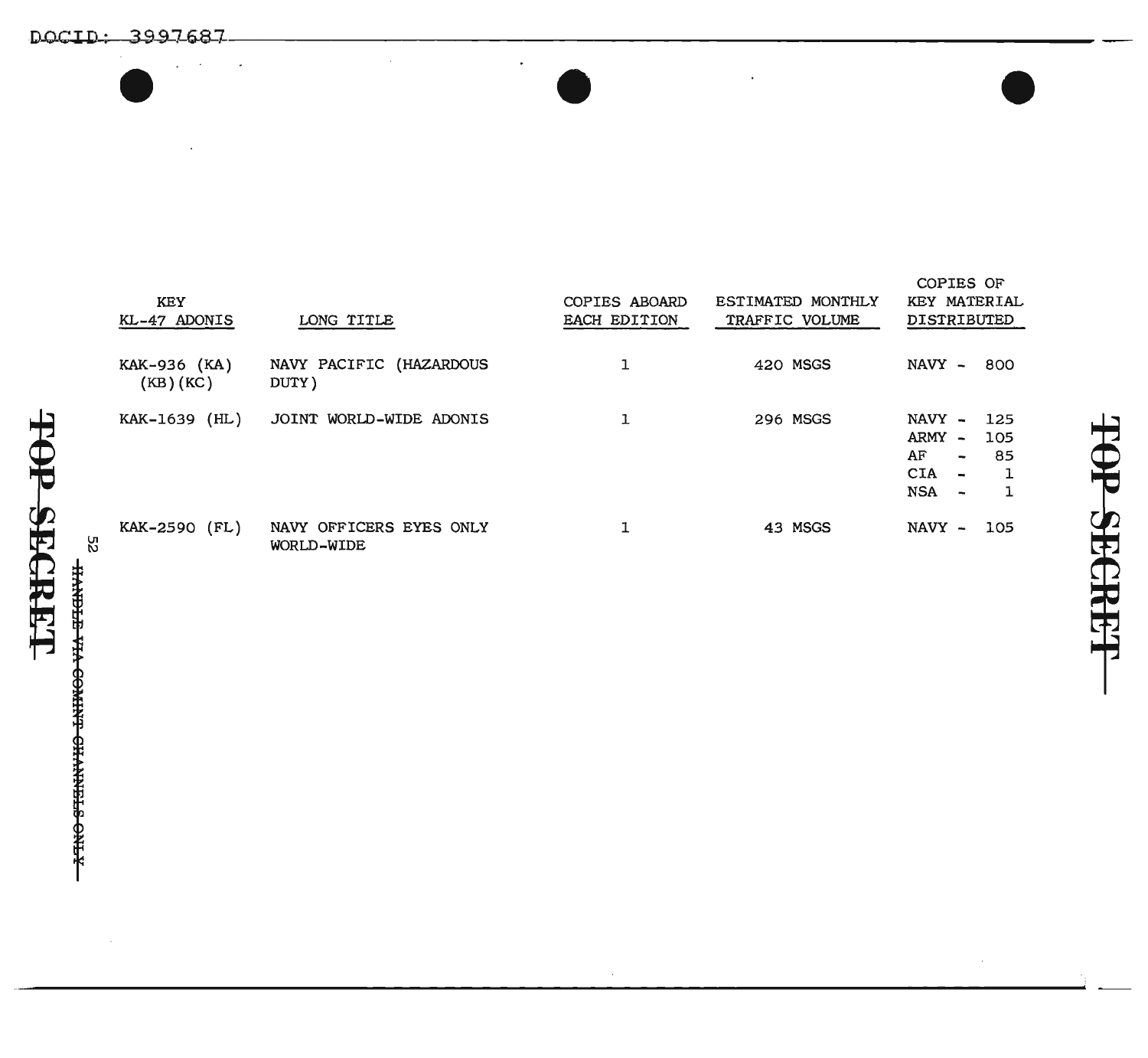TOP SECRET

 $\bar{1}$ 

|                                                 | KEY<br>KW-7 ORESTES                                                                                                              | LONG TITLE                                      | COPIES ABOARD<br>EACH EDITION | ESTIMATED MONTHLY<br>TRAFFIC VOLUME | COPIES OF<br>KEY MATERIAL<br>DISTRIBUTED |
|-------------------------------------------------|----------------------------------------------------------------------------------------------------------------------------------|-------------------------------------------------|-------------------------------|-------------------------------------|------------------------------------------|
|                                                 | KAK-2669 (BC)<br>(BD)(BE)                                                                                                        | NAVY-WORLD-WIDE SHIP/SHORE<br>EMERGENCY BACK-UP | ı                             | LOW                                 | NAVY - 1800                              |
|                                                 | KAK-2684 (AT)                                                                                                                    | NAVY-PACIFIC SPECIAL (COMINT)                   | 1                             | HIGH                                | NAVY -<br>50                             |
|                                                 |                                                                                                                                  |                                                 |                               |                                     |                                          |
|                                                 | 53                                                                                                                               |                                                 |                               |                                     |                                          |
|                                                 |                                                                                                                                  |                                                 |                               |                                     |                                          |
| - <del>KTNO STENNVIIO LININOS VIA ETENVII</del> | ÷                                                                                                                                |                                                 |                               |                                     |                                          |
|                                                 |                                                                                                                                  | $\cdot$                                         |                               |                                     |                                          |
|                                                 |                                                                                                                                  |                                                 |                               |                                     |                                          |
|                                                 | $\frac{1}{4}$ .<br>$\frac{1}{2}$ , $\frac{1}{4}$ , $\frac{1}{2}$ , $\frac{1}{2}$ , $\frac{1}{2}$ , $\frac{1}{2}$ , $\frac{1}{4}$ | $\mathcal{A}$ , and a factor of the results of  | $\sim$ $\Gamma$               | $\mathbf{L}$                        | $J \sim$<br><b>Contract District</b>     |
|                                                 |                                                                                                                                  |                                                 |                               |                                     |                                          |
|                                                 | $\mathbf{I}$                                                                                                                     | $\sim$                                          |                               |                                     |                                          |

 $\int\,d\tau_{\rm esc}$ 

 $\cdot$ 

 $\mathbf{i}$ 

ing and

 $\frac{1}{2}$ 

 $\mathbb{R}^2\mathbb{N}^4$ 

 $\blacksquare$